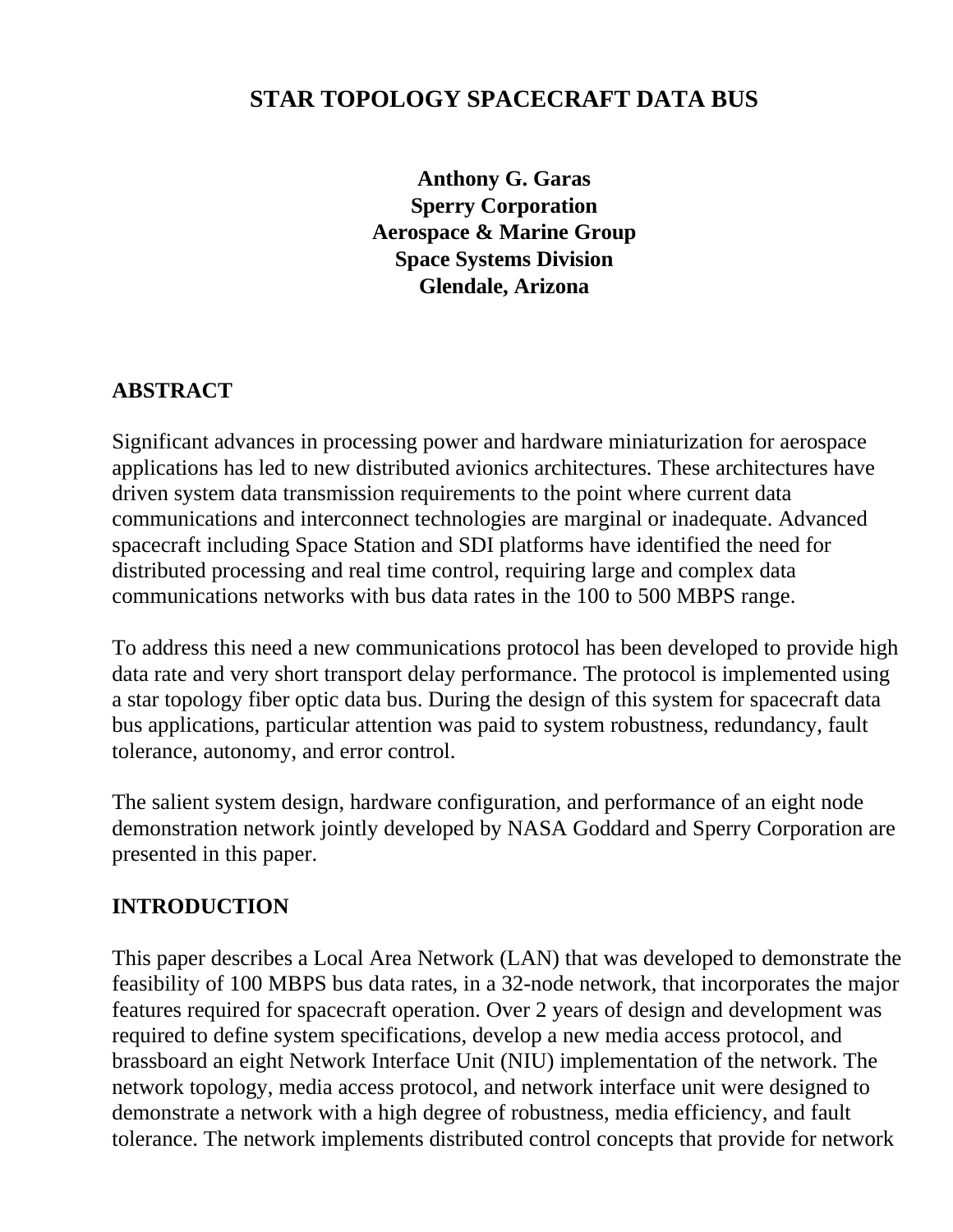self-configuration (self-start), restart, automatic adjustment to changing network loading, and automatic redundancy.

The media access protocol developed for the network incorporates the most attractive aspects of token passing and contention protocols. The protocol provides the selfstarting features and low transport delays at light network loading of Ethernet like protocols, and for the bounded transport delays at high network loading provided by fixed or demand assignment protocols. Performance evaluation of the eight node system was accomplished using a system exerciser/analyzer capable of stimulating the network at high data loading. Exerciser capabilities allowed for the full evaluation of protocol features and direct monitoring of network performance. Verification of proper network behavior was performed at bus data rates of up to 97 MBPS, and NIU-to-NIU data throughput rates of up to 20 MBPS.

This star bus demonstration network was developed under a NASA Goddard Space Flight Center contract and is called the Fiber Optic Demonstration System (FODS) or STARBUS network. During the program, primary emphasis was placed on the high speed physical and data link layers of the network. The STARBUS network layers are consistent with the International Standards Organization (ISO) reference model for Open Systems Interconnect.

### **NETWORK DESCRIPTION**

The STARBUS system derives its name from the passive star topology that implements the nodal interconnect scheme. The star topology was selected for the spacecraft data bus application over ring and linear bus topologies on the basis of providing flexibility of protocol design, ease of system configuration management and network growth, as well as yielding the lowest input power requirements for a given network size and data rate. The star topology enjoys these advantages primarily due to its broadcast property, the ability of any node to communicate with all other nodes on the network without repeating the message, and the transmissive star coupler implementation providing the lowest loss of all fiber optic distribution systems. With only 2 to 3 dB excess loss, the power splitting loss of the coupler predominates the system distribution loss, and that loss increases logarithmically with the number of network nodes. The maximum size of a passive STARBUS network is set by the level of source and detector technology employed. For a 100 MBPS bus data rate, high-radiance light emitting diodes (LEDs) and PIN photodiodes can support networks of between 20 and 32 nodes, while injection laser diodes (ILDs) and avalanche photodiodes (APDs) can support networks of 100 and 200 nodes.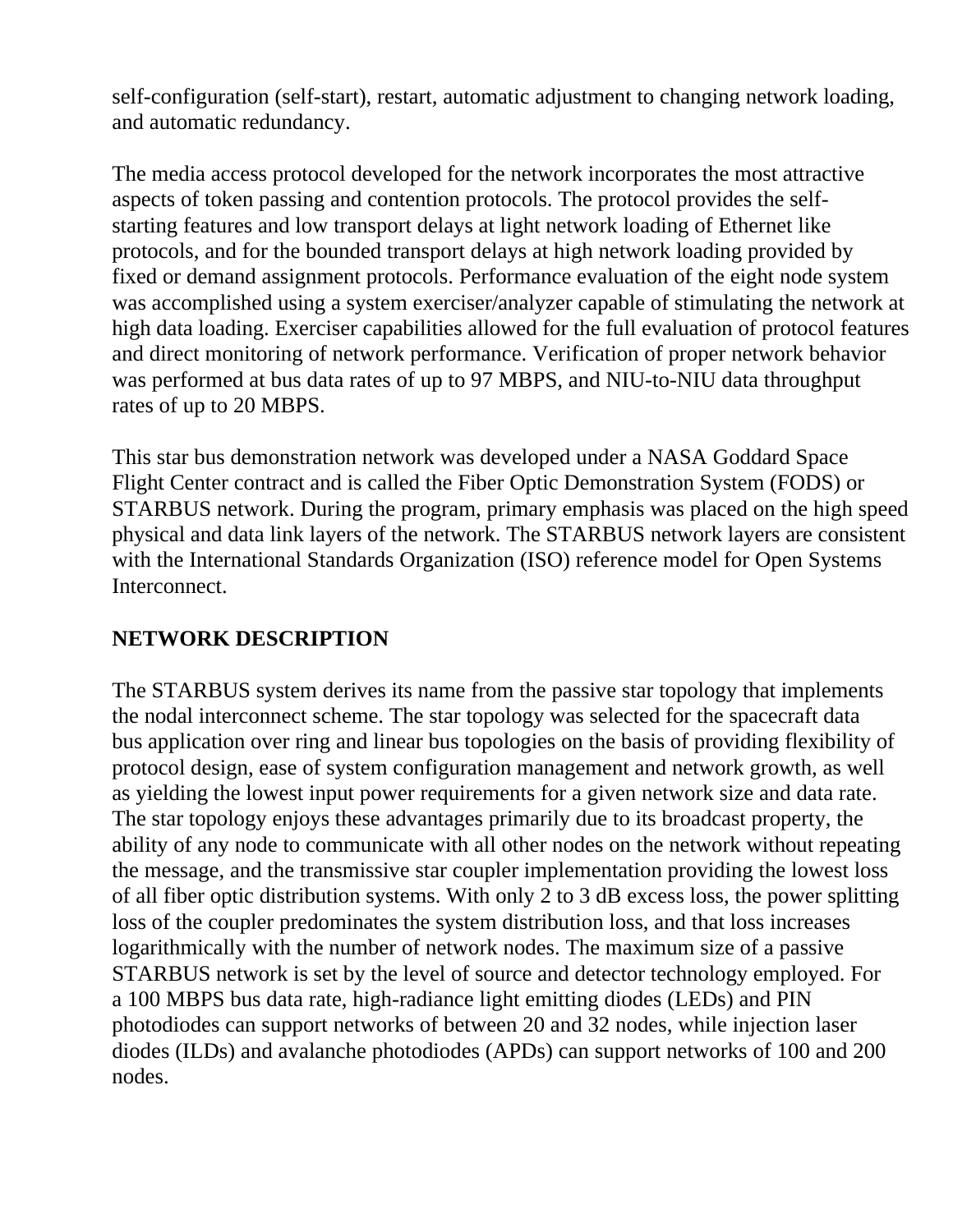The STARBUS demonstration system was scaled to provide for up to 32-node operation using LED sources, PIN photodiodes, and radiation hardened 200 micron core 400 MHz/Km fiber optic media. 20X20 and 32X32 port passive star couplers with a maximum excess loss of 3 dB were fabricated out of the same radiation hardened fiber to ensure optimal media performance. Figure 1 illustrates the STARBUS network configuration. Each network interface unit is connected to the star coupler through 25 meters of fiber optic cable, yielding a maximum extent of 50 meters for the demonstration system. A network extent of several hundred meters is possible with minor protocol parameter adjustments. The NIU-to-NIU data throughput rate of the network was selected to be 20 MBPS to accommodate high rate data sources and sinks such as imaging sensors and optical disk memories.

The network hardware elements of the demonstration system consisting of the star coupler, fiber optic cable, and network interface unit implement the physical and data link layers of the ISO model.

The physical layer of the network provides the mechanical, optical, and functional means to accomplish the physical connections for data bit transmission between data link layer entities. The functional and physical characteristics of the STARBUS demonstration system physical layer include the following:

- Bi-phase bit encoding/decoding
- Electrical to optical conversions
- Clock recovery and NRZ bit conversion
- Carrier sense and collision detection to support broadcast bus and contention access protocols
- Collision control: Collision signal transmitted to contending NIUs to affect transition to time slot protocol mode
- ! Redundancy: Dual NIU transmission and reception, with channel selection
- ! BITE: Permit test of backup bus, automatic primary/backup NIU redundancy, and blabbermouth shutdown
- Coupler: Passive star, central or distributed
- ! Medium: Radiation hardened multimode fiber optic-cable
- Mechanical: FSMA connectors
- Optical: LED at 815 nm

The data link layer provides the functional and procedural means to implement data link connections for data packet transfer between network entities. The data link layer performs three major functions: media access control, packet formatting, and connection control. The media access control protocol is selectable within the system by a hardware strap in each NIU and includes the primary contention protocol, and the secondary time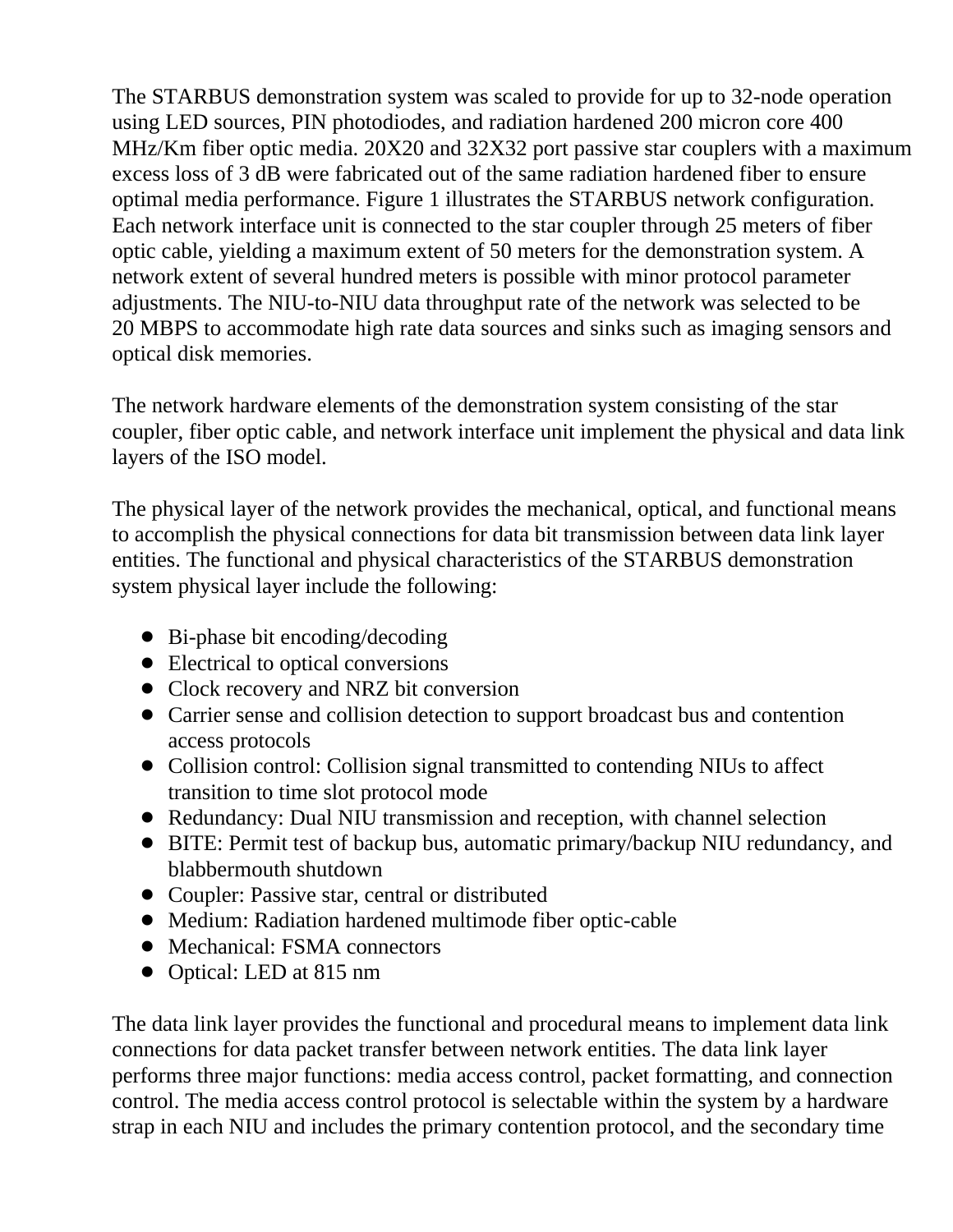slot protocol. Both of these protocols provide for collision avoidance, collision detection, and contention resolution. Both access protocols are decentralized, self-starting, and insensitive to failed or unpowered nodes.

The STARBUS packet format illustrated in Figure 2 includes fields that provide synchronization, identifiers, addressing, supervisory command and control , user data, and error detection. The command control field provides network control versatility by allowing for remote diagnostic tests, configuration control, and system statistical trend data acquisition.

The network supports point-to-point message transactions and broadcast messages. Broadcast transmission addresses all NIUs, while point-to-point transmission addresses a specific node.

Point-to-point messages are verified by an acknowledge flag. Broadcast messages are verified by the successful reception of the message by the sending NIU. This is possible because with a star topology, the transmitting node knows that the message was successfully passed to the output side of the star coupler, if that node has received the broadcast message. The network can support connection retry, in the event a connection was not confirmed through an acknowledge transmission or source reception of a broadcast.

# **MEDIA ACCESS PROTOCOL**

The STARBUS demonstration network utilizes a dual mode protocol that combines the best features of both contention and fixed (or demand) access schemes. Figure 3 illustrates the CSMA/CD/TS state diagram and time line. The protocol features a primary contention mode using Carrier Sensing with Multiple Access and Collision Detection, and Time Slot contention resolution. The CSMA/CD/TS protocol dynamically adjusts to varying network loading and optimizes the network transport efficiency and transport delay parameters. Under relatively light network loading of less than 60 MBPS, the primary CSMA/CD protocol mode is in effect for nearly 100 percent of all bus transmissions. In this mode, an NIU with data to transmit monitors the bus activity and transmits a data packet only when the bus is free. If, however, two or more NIUs with data to transmit determine that the bus is available at the same time, a collision will occur on the bus. In the event of a collision, all NIUs involved sense an invalid bit coding pattern. Data packet transmission is terminated, and a collision detected (jamming) signal is transmitted. All NIUs hold off bus access and switch to the time slot mode protocol for contention resolution. The network then affects an ordered time slot bus access scheme allowing each NIU to transmit a single data packet. The time slot width is the time needed for an NIU with data ready to access the media, and/or Tgap microseconds wide. If an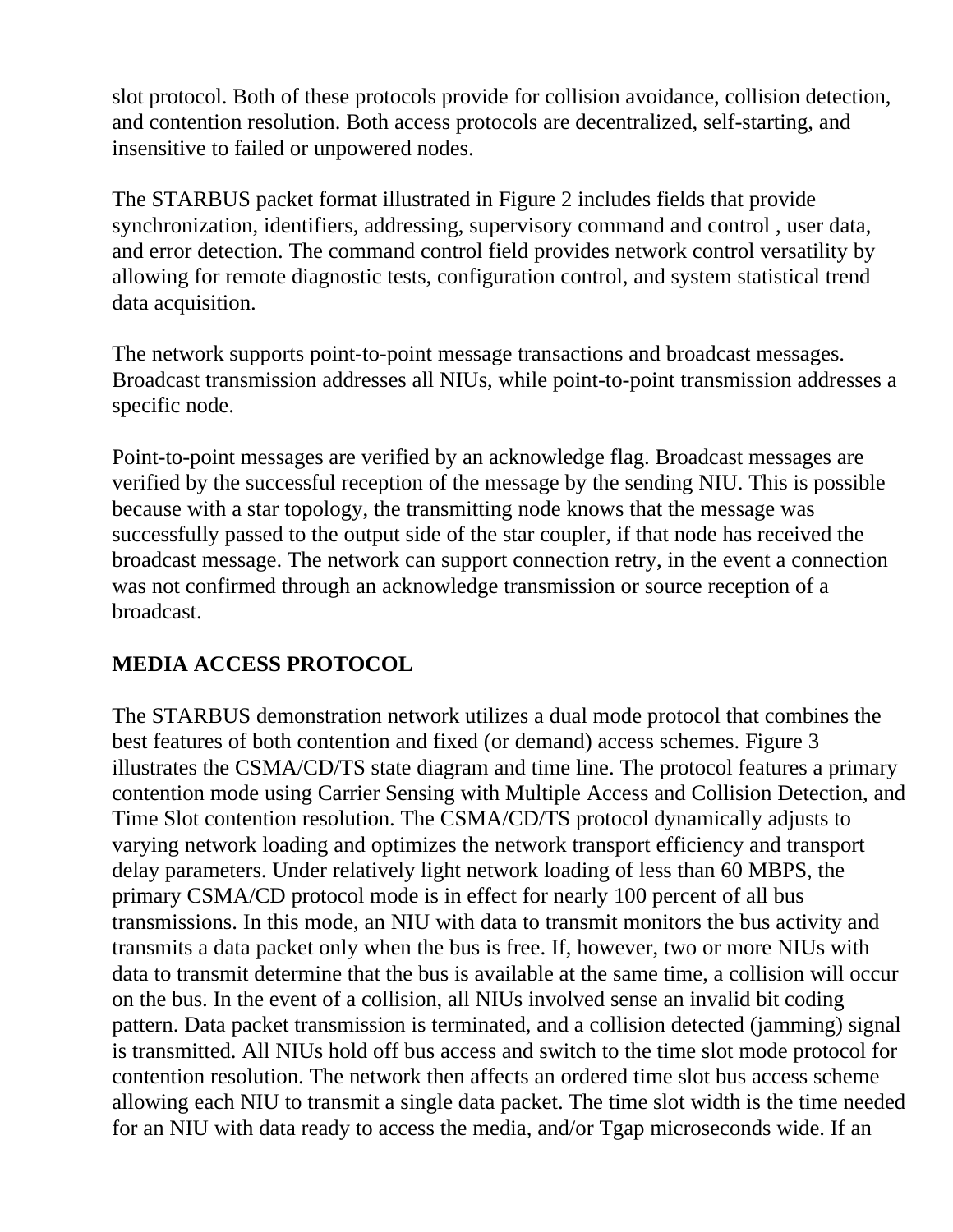NIU has no data to transmit or is not active, no transmission is required for continuation of the ordered access protocol mode. After all NIUs have been given access to the bus (one cycle of the time slot mode), the network re-enters the random access mode. During the transition from the time slot to the random access mode, a random time delay is inserted to reduce the possibility of the network immediately generating a collision due to pent up demand incurred while in the time slot mode.

The CSMA/CD/TS protocol performance is similar to other random access protocols. However as network loading increases, the CSMA/CD/TS protocol does not experience excessive transfer delays generated by the retry algorithms of CSMA/CD protocols. Even under very high network loading the transport delay is bounded, and the performance is almost identical to a similar sized token passing ring.

#### **REDUNDANCY**

Node failures in some systems can have catastrophic effects on the operation of the network, preventing the operation of unfailed nodes. The most susceptible component of the STARBUS network is the star coupler. Although the coupler is passive and therefore presents an extremely reliable design, it is still a susceptible component to a single point failure. To address this possibility, the STARBUS demonstration network has been designed to support distributed redundancy, including a dual-channel, cross-strapped optical bus. Figure 4 shows the redundant configuration of the STARBUS. Thirty-two NIUs configured as 16 redundant pairs can be supported if two 32X32 star couplers are used. Up to 32 redundant pairs can be used if 64X64 couplers are incorporated. Two types of redundancy are implemented: redundant optical channels and redundant NIUs. Both types are controlled autonomously at each node with an optional network commanded override capability. This approach provides for distributed redundancy management requiring no centralized system manager.

The redundant optical interface incorporates two star couplers, dual transmitters and dual receivers. Each active NIU transmits identical information over both optical channels using two separate transmitters. The receiving NIU autonomously selects the active channel if a failure has occurred; it selects the primary channel if no failure has occurred and both channels are active. In this way, without the intervention of a centralized redundancy manager, communication is maintained, even if a transmitter, cable, coupler, or receiver fails. Another advantage of this cross-strapped redundancy technique is that the switchover to the backup optical channel is not necessary for all nodes if only one node fails.

NIUs are also capable of configuration in a redundant role. The backup NIU monitors the primary NIU's health via a toggling signal between the two units. The toggling signal's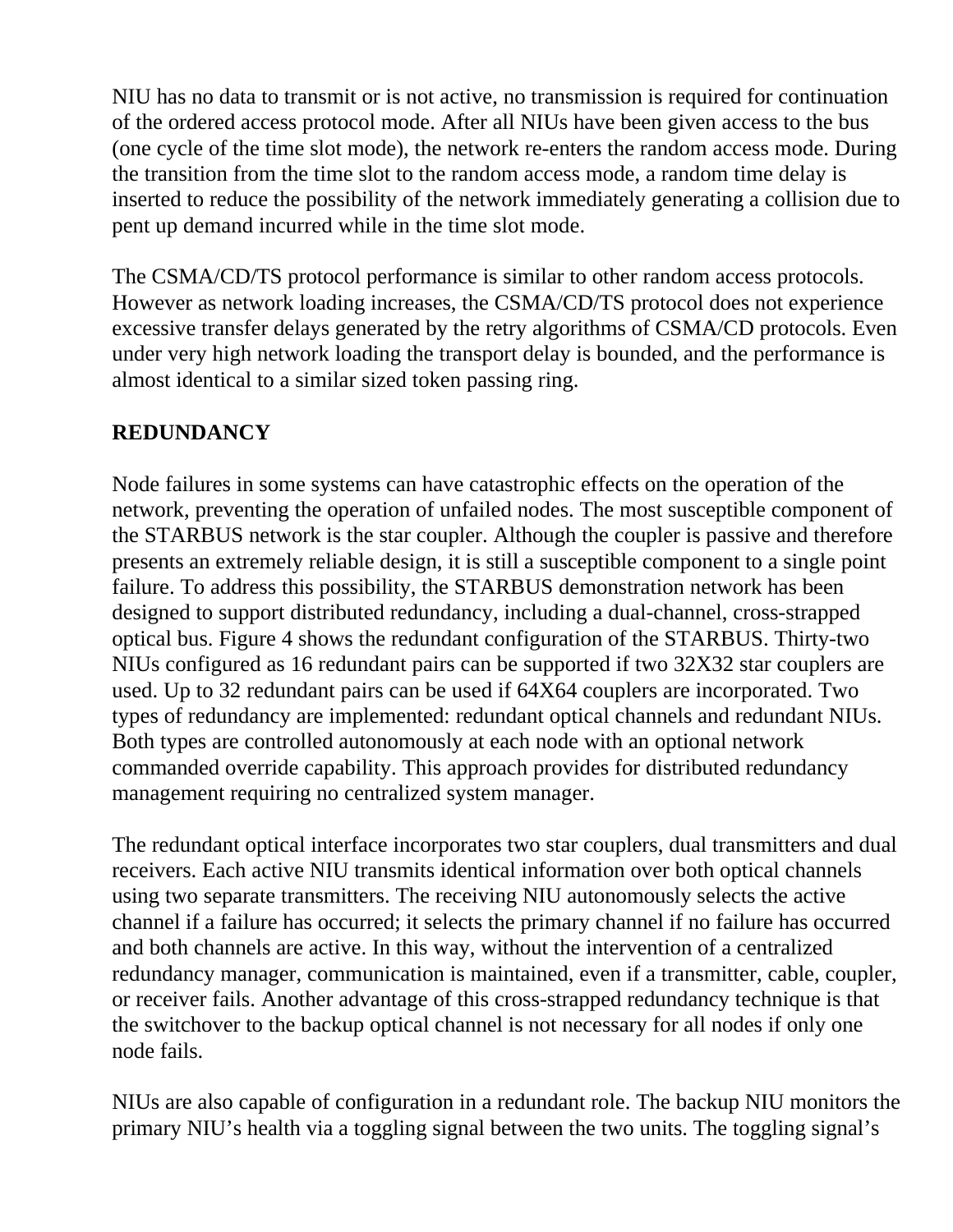presence is the result of properly executed built-in test sequences performed as a background task. Lack of the toggle will automatically cause the primary NIU to enter standby mode and the backup NIU to enter the active state and assume node responsibilities.

### **NETWORK INTERFACE UNIT**

Figure 5 shows the basic system operation. Each NIU is composed of a Front-End Processor (FEP) and a network interface, with the network interface handling the 100 MBPS network transactions and the FEP handling the user interfaces. The FEP in the source NIU accepts data from one of four users and will transfer the user data to the network interface for output onto the optical bus. The network interface then encapsulates the user data, provides bus access, bit encodes the total packet, and transmits the packet via the passive optical coupler to the destination NIU.

The destination NIU's network interface receives the packet. The success of this reception is determined by three parameters: Correct NIU address, reception of an errorfree packet, and an empty receive buffer in the network interface. Assuming these three basic conditions are met, the network interface will respond to the received packet with a "good acknowledge" packet transmitted back to the source NIU. The network interface in the sourced NIU then verifies the successful transmission via the received acknowledge packet and, in conjunction with the FEP, logs a successful transmission. The destination NIU then, under control of its FEP, routes the user data to one of four users of the network node. Should a transmission error occur, or the receive buffer in the destination NIU be full, an acknowledge is issued indicating that the transmission has not been received successfully. The source NIU, under control of its FEP, will retransmit the packet if a bad acknowledge is received. The number and frequency of these retries is programmable within the FEP of each NIU. The packet evaluation and acknowledge transmission is performed in NIU hardware and takes less than 3 microseconds, incurring very little transport delay overhead time.

### **SYSTEM EVALUATION RESULTS**

The initial STARBUS evaluation has been completed, and four basic areas of performance have been evaluated.

Network Delay - Network delays were measured and compared to calculated results to demonstrate proper system and protocol operation. The test setup to evaluate the network delays is shown in Figure 6. It uses eight NIUs, a 20X20 star coupler, and the STARBUS test exerciser. The exerciser transmits and receives data to and from the NIUs, and subsequently measures delay and verifies data integrity. The network delays are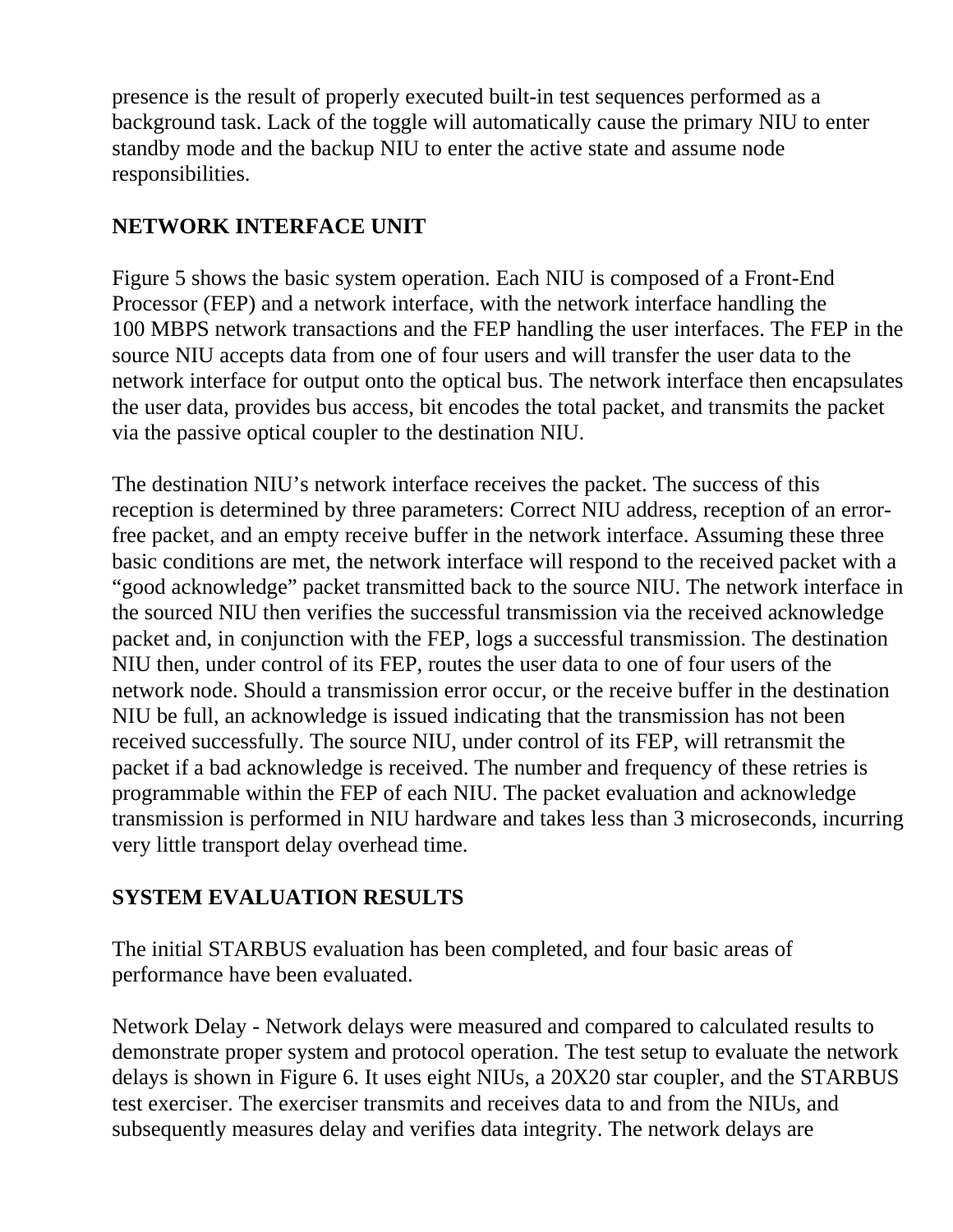determined by measuring the transport delay (unloaded network delay) plus access delay due to the bus being busy or due to the occurrence of collisions. Network delays were measured under four different conditions.

| Condition | <b>Network Busy</b> | Collision      |  |
|-----------|---------------------|----------------|--|
|           | N <sub>0</sub>      | N <sub>0</sub> |  |
|           | Yes $(1)$           | N <sub>0</sub> |  |
| 3         |                     | Yes            |  |
|           | Yes $(2)$           | Yes $(2)$      |  |

(1) Due to known network loading from a single NIU.

(2) Due to random network loading from other NIUs.

Conditions 1 through 3 exercise the STARBUS network to verify basic protocol operation. Condition 1 verifies point-to-point delay under a no-load condition, thus verifying proper transmission frequency and NIU-to-NIU interaction. Condition 2 verifies proper sensing of network activity (collision avoidance). Condition 3 verifies proper collision detection and subsequent time slot operation and timing.

Condition 4 is a verification of the STARBUS network under actual working conditions. Two tests were made: one with four NIUs transmitting, each at maximum throughput (20 MBPS), the second with six NIUs transmitting. These tests exercise the network for bus loads from 28 to 97.4 MBPS.

The results of the evaluation test for conditions 1 through 3 are shown in Figure 7. A 16384-bit packet was used for all tests. All measured values fall well-within the calculated values. Also note that the additional delays as a result of a collision, at about 3 microseconds (171 microseconds minus 168 microseconds), add very minimally to the network delay.

The results of condition 4 tests are shown in Figures 8 and 9. Figure 8 shows the results with four NlUs transmitting. Figure 9 shows the results with six NIUs transmitting. The actual measured delays correlate well with the predicted math model results. The differences between actual and predicted results are attributed mainly to the fact that the exerciser currently does not accurately simulate a Poisson distribution for packet interarrival times. The Poisson distribution gives longer delays than the fixed interval rates provided by the exerciser.

NIU/Network Throughput - Throughput was evaluated under two different conditions: Condition 1 - point-to-point using a 16384-bit packet with no other network loading and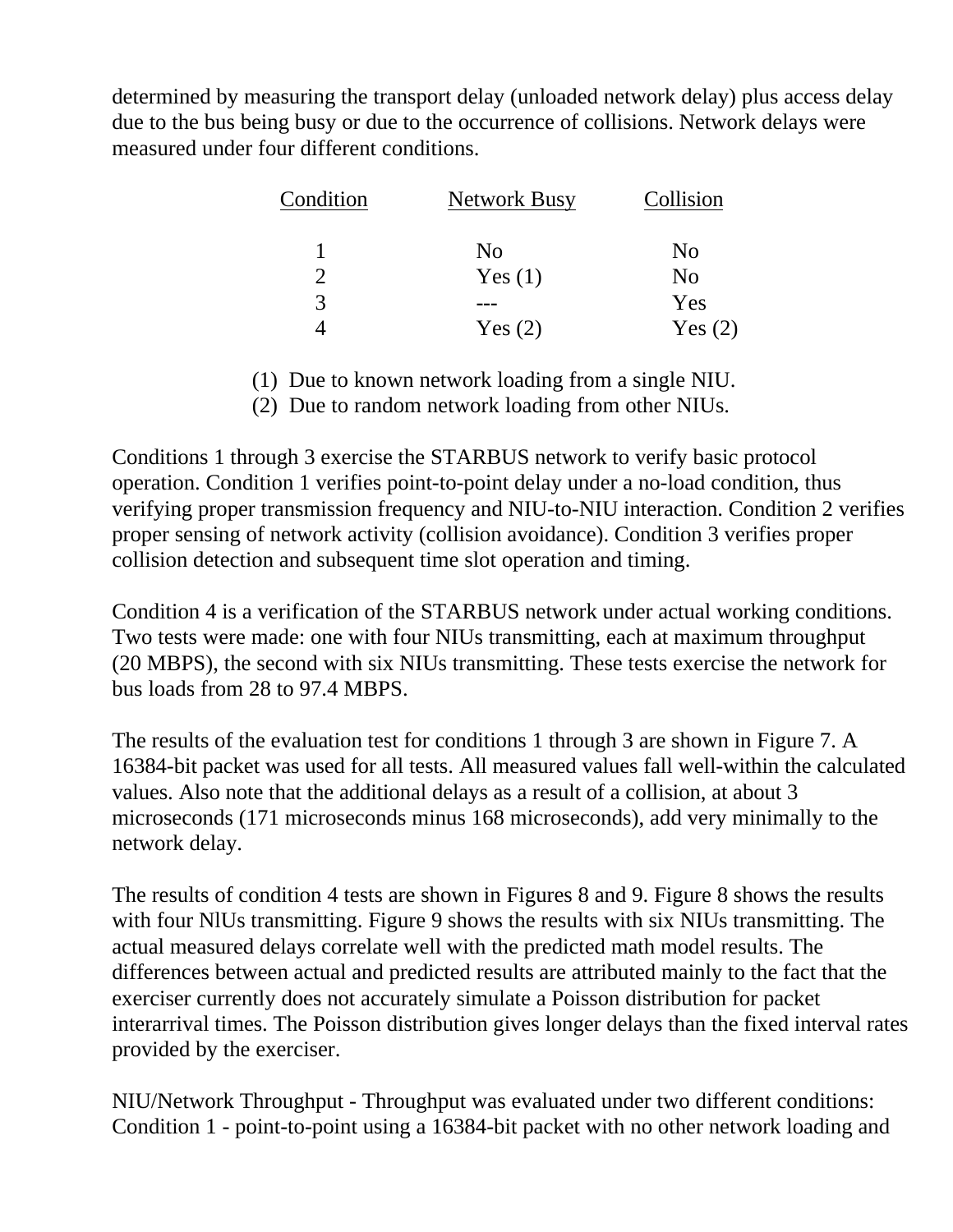condition 2 - point-to-point using 16384-bit packets with an attempted network overload. Condition 1 verifies that the NIU is capable of  $> 20$  MBPS throughput. Condition 2 verifies the network robustness and the associated NIU throughput under an attempted overload condition.

| Condition | NIU Throughput    | Network Loading |
|-----------|-------------------|-----------------|
|           | 20.28 MBPS        | 20.6 MBPS       |
| റ         | 16 MBPS (average) | 97.4 MBPS       |

Autonomous Redundancy Operation - The test setup for the redundancy evaluation is shown in Figure 10. Both types of redundancy were evaluated. Autonomous optical bus switching was tested by putting NIU 0 into self-test, transmitting onto the optical network, and receiving and verifying its own transmissions. Transmitter A was disconnected and no change in operation was observed. Transmitter A was reconnected and transmitter B was disconnected. Again no change in operation was observed, proving the feasibility of the STARBUS dual-optical bus technique.

Autonomous primary/backup NIU switchover was demonstrated by artificially inducing a failure in the primary NIU. Upon failure, the primary NIU entered standby mode (receiving power only) and the backup NIU powered up and initialized. This was observed via the status monitor and the primary/backup console activity.

Optical System Evaluation - The measure performance of the optical system has been adequate for the present system using a 20X20 star coupler. The performance, however, was limited by 1984 component technology. Today's technology offers improved LED emitters and receivers. Figure 11 shows the measured power loss budget for the present system and the predicted power/loss budget for the upgraded system using current technology. Note that the present system works well over all but the very worst-case paths. The upgraded system goes a step further, providing at least a 7.3-dB margin using a 32X32 star coupler. With this much margin, larger couplers (64X64) could be used while still maintaining greater than 4 dB margin over the worst-case path.

In addition to the power loss measurements, environmental tests were conducted on a 20X20 coupler. The coupler was subjected to both vibration and radiation without any adverse affects. The coupler was subsequently run successfully in the STARBUS demonstration system.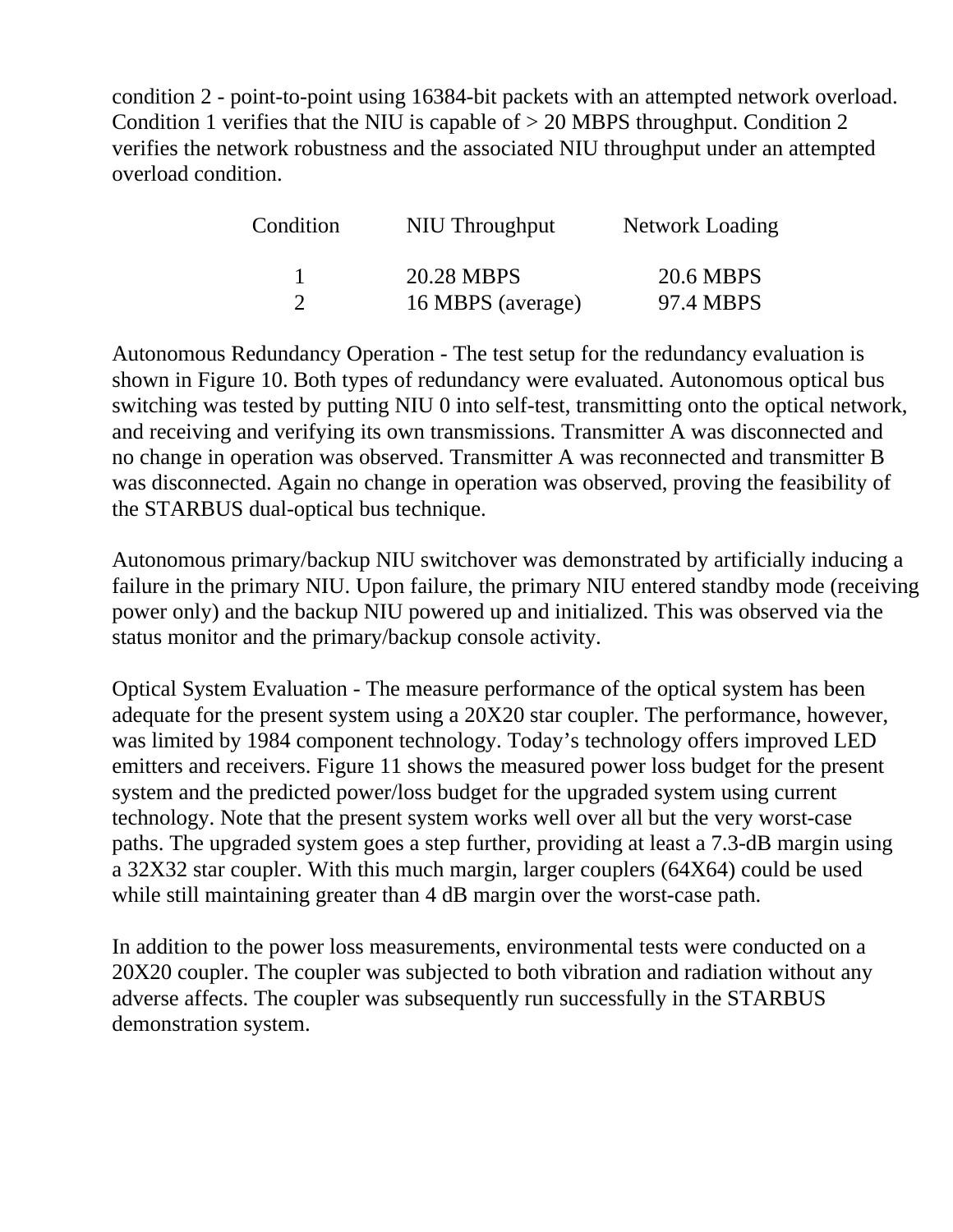# **UPGRADE TO FLIGHT HARDWARE**

Substantial efforts are underway to continue the development of the STARBUS data link layer toward a flight qualifiable system. A second generation physical layer and Media Access Controller (MAC) design is in process. The goal of this refinement effort is to develop an implementation, with sufficient optical communications loop margin, to accommodate worst-case condition in low earth orbit environments for long duration missions. In conjunction with the hardware design effort, a portion of the high speed (and high power dissipation) ECL circuitry is being implemented in a lower power GaAs gate array. The application of this new GaAs semiconductor technology will allow the physical and data link functions to be implemented by six VLSI circuits, consuming approximately 10 watts, and residing on a single circuit card. It is anticipated that the use of the lower power GaAs VLSI circuits will allow for optical bus data rates of between 300 and 500 MBPS, and NIU-to-NIU throughputs of greater than 50 MBPS. No change in the media access protocol will be required to accommodate these higher data rates.

### **SUMMARY**

The STARBUS local area network employing the CSMA/CD/TS protocol has successfully demonstrated network performance and system characteristics that are required for advanced spacecraft data bus applications. The network provides for fully autonomous network initiation and configuration management, without a centralized controller. Both the media access protocol and hardware configuration provide for fault tolerance through robust data transfer, error control, and failure management. Hardware evaluations of the eight node network have verified the transfer delay performance over a wide range of data loading conditions. The STARBUS system attributes and demonstrated performance characteristics make it an excellent candidate for high performance spaceborne local area network applications.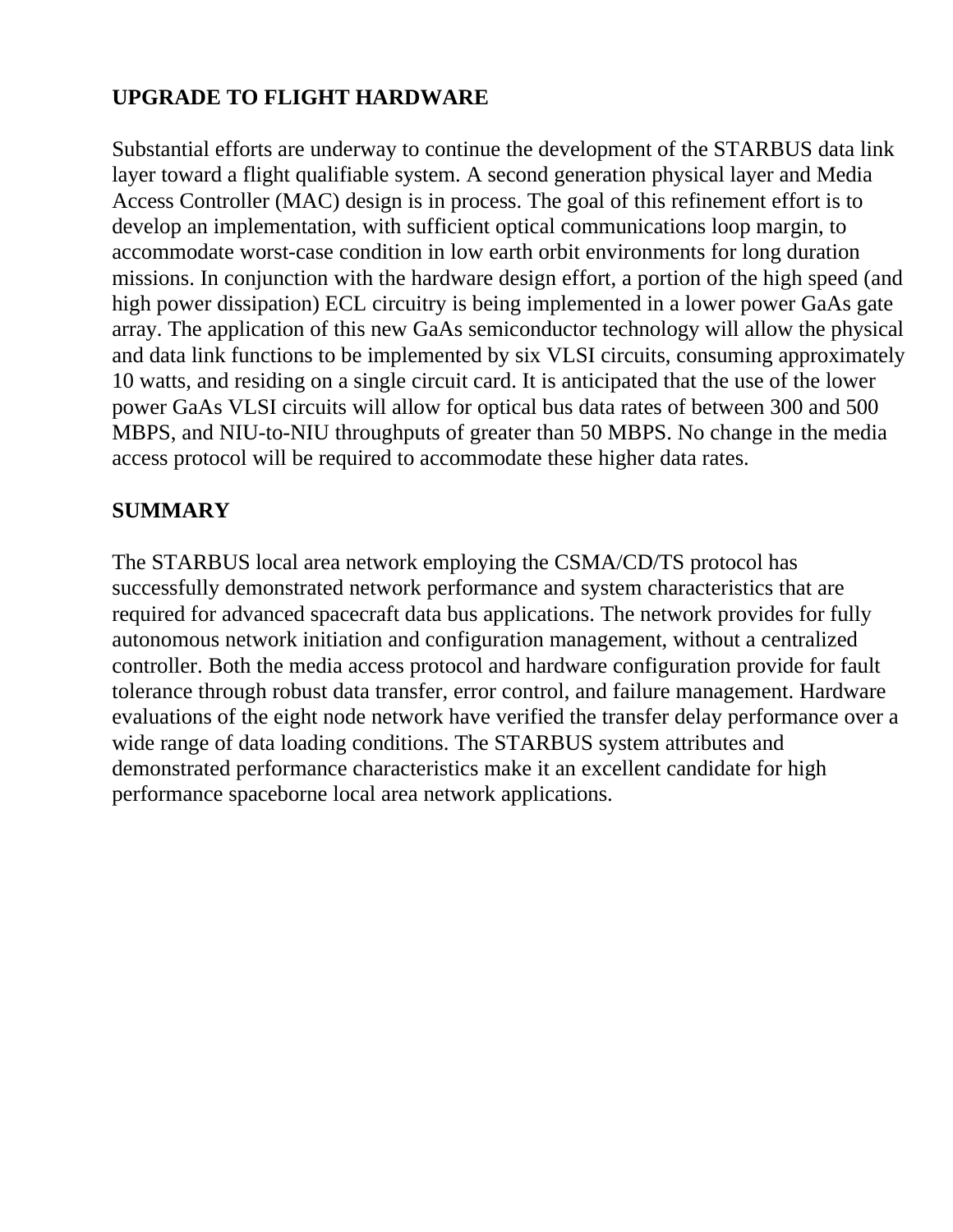

**Figure 1 STARBUS Network Configuration**



**Figure 2 STARBUS Protocol Data Packet Format**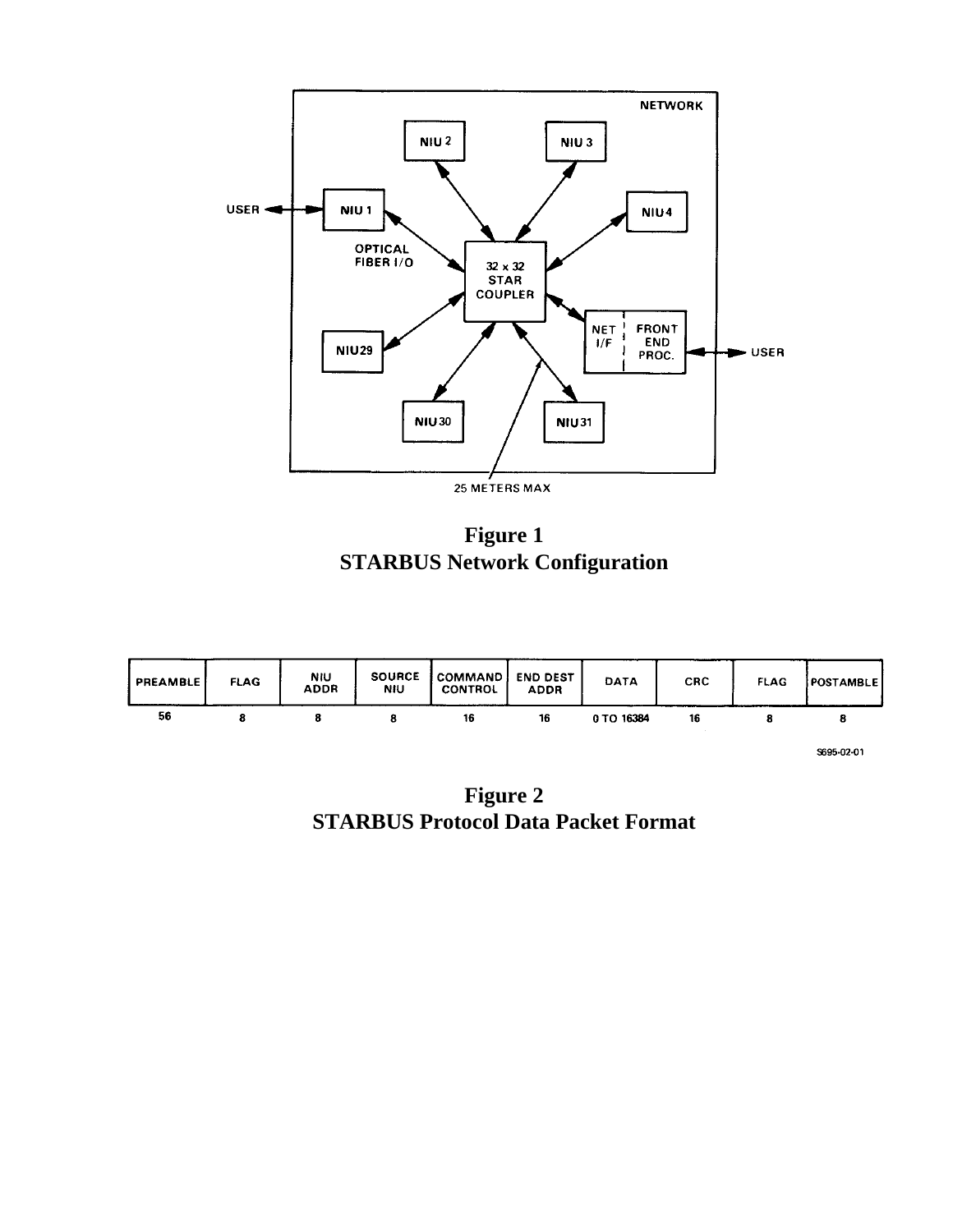

F**igure 3 CSMA/CD/TS State Diagram and Time Line**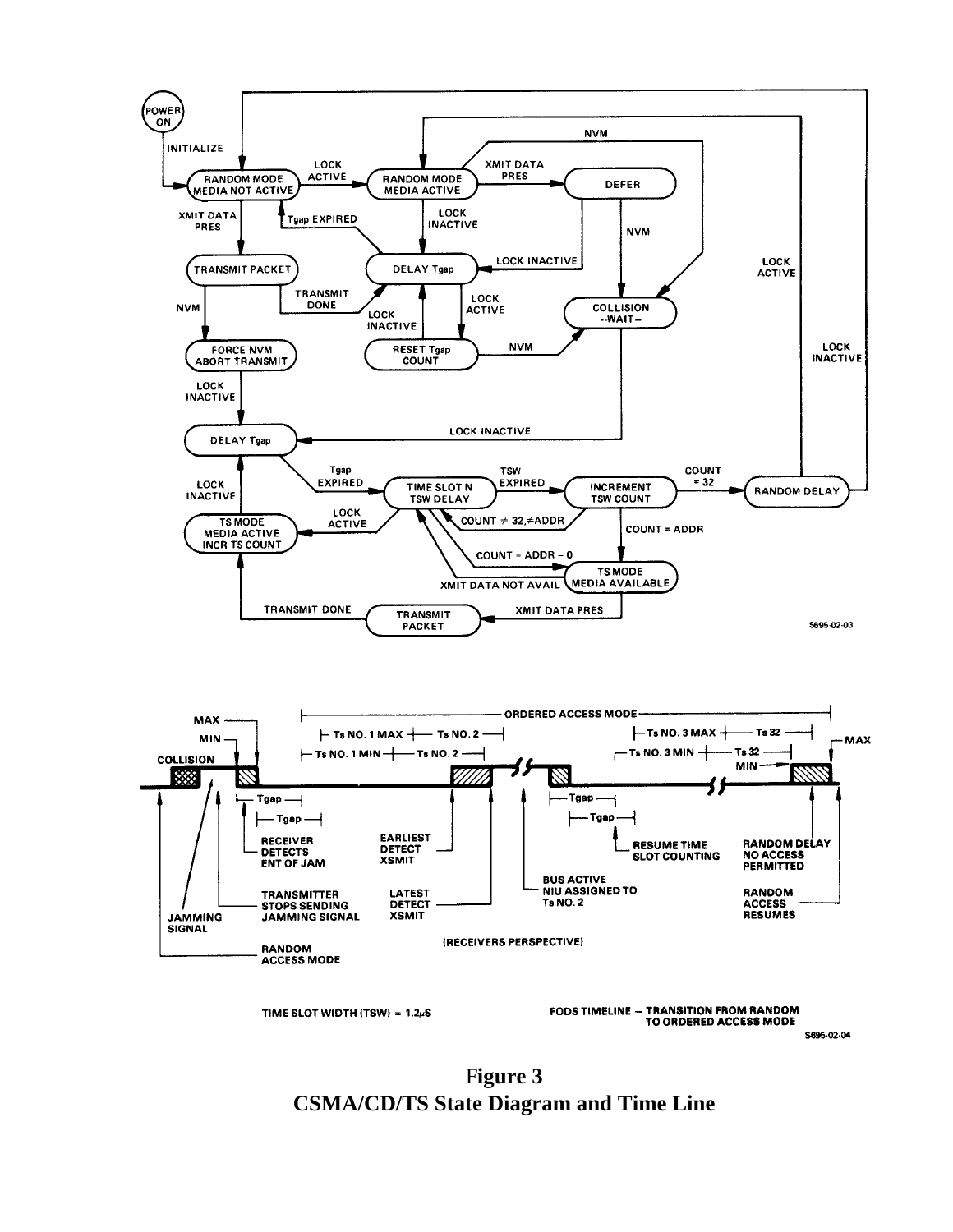

**Figure 4 Network Redundancy Configuration**



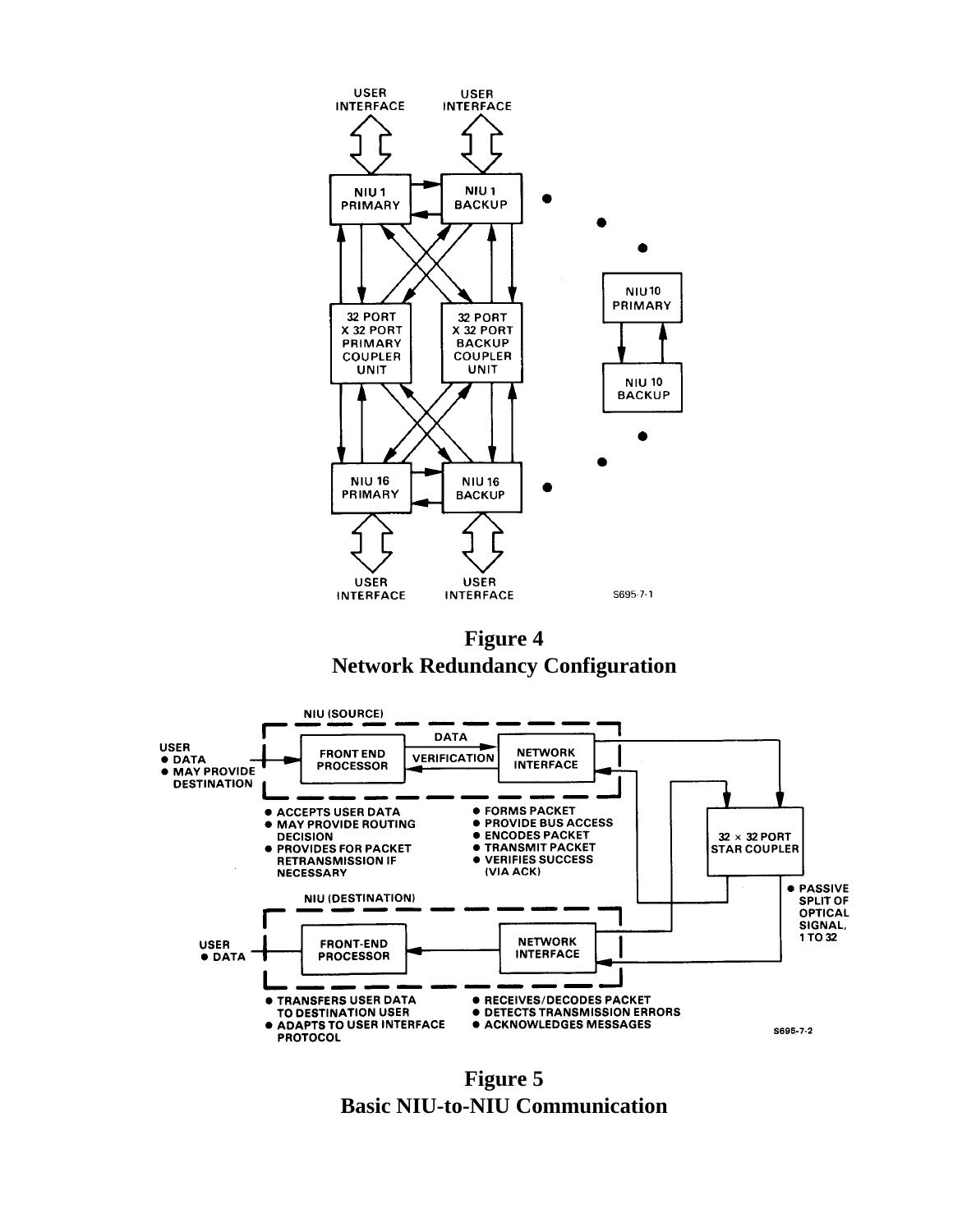

XDP, "TRANSMIT DATA PRESENT," INDICATES THE NIU HAS DATA TO PUT ON THE NETWORK.

DP, "DATA PRESENT," INDICATES THE DATA HAS BEEN SUCCESSFULLY RECEIVED.

NETWORK DELAY = TIME BETWEEN XDP AND DP.

\$715-32-7

#### **Figure 6 Network Delay Test Setup**

|                                                       | <b>GOOD DATA</b><br><b>RECEIVED</b> | NETWORK DELAY (MICROSECONDS) |                   |
|-------------------------------------------------------|-------------------------------------|------------------------------|-------------------|
|                                                       |                                     | <b>CALCULATED</b>            | MEASURED(AVERAGE) |
| <b>CONDITION 1</b>                                    |                                     |                              |                   |
| NIU 0TO NIU 1                                         | <b>YES</b>                          | $167.7 \pm 0.5$              | 167.55            |
| <b>CONDITION 2</b>                                    |                                     |                              |                   |
| NIU 0 TO NIU 1<br>$(START AT t = 0)$                  | <b>YES</b>                          | $167.7 \pm 0.5$              | 167.5             |
| NIU 2 TO NIU 3<br>$(START AT t = 10$<br>MICROSECONDS) | <b>YES</b>                          | $325.4 \pm 6$                | 328.05            |
| <b>CONDITION 3</b>                                    |                                     |                              |                   |
| NIU 0 TO NIU 1<br>$(STARTATt = 0)$                    | <b>YES</b>                          | $171.3 \pm 0.5$              | 171.05            |
| NIU 2 TO NIU 3<br>$(START AT t = 0)$                  | <b>YES</b>                          | $343.2 \pm 6$                | 343.95            |

**Figure 7 Network Delay Test Conditions**

S695-7-4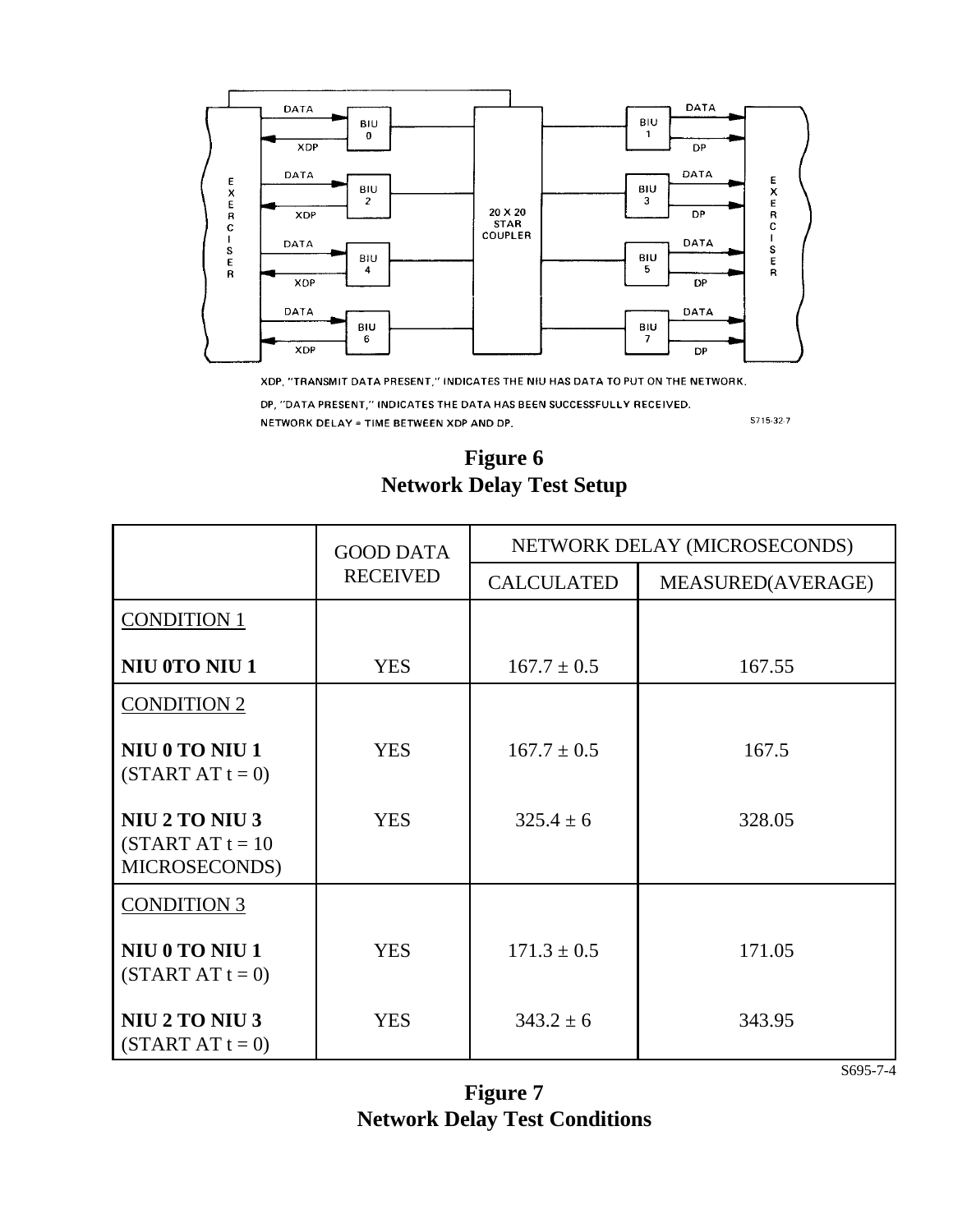

**Figure 8 Network Delay (4 NIUs)**



**Figure 9 Network Delay (6 BIUs)**